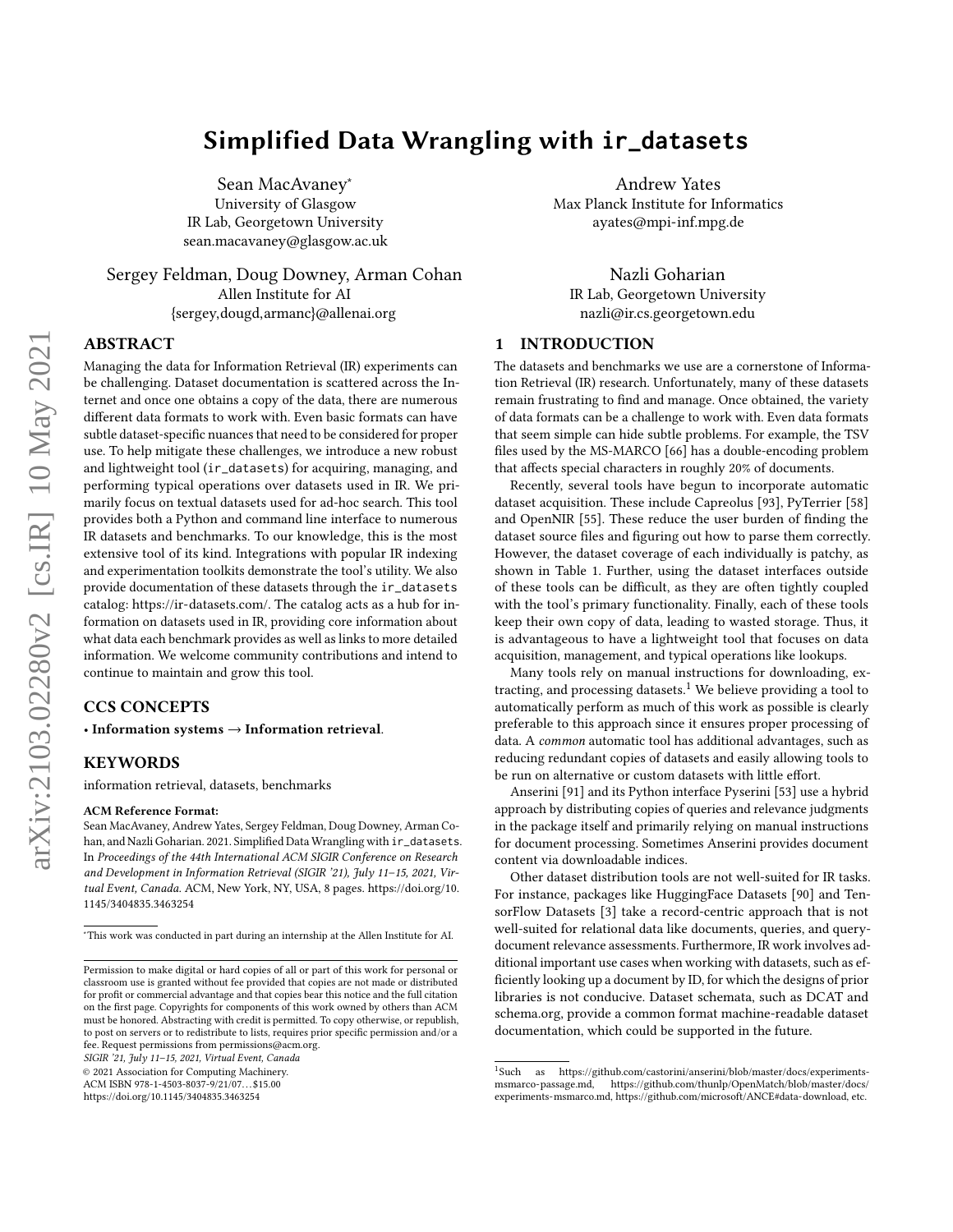<span id="page-1-0"></span>Table 1: Dataset support in Capreolus [\[93\]](#page-7-2) (Cap.), PyTerrier [\[58\]](#page-6-0) (PT), OpenNIR [\[55\]](#page-6-1) (ONIR), Anserini [\[91\]](#page-7-3) (Ans.), and  $ir\_datasets$  (IRDS).  $\checkmark$  indicates built-in support that automatically provides documents, queries, and query relevance judgments (i.e., as an automatic download). ♢ indicates support for a dataset with some manual effort (e.g., specifying the document parser and settings to use). Datasets marked with \* have licenses that require manual effort (e.g., requesting from NIST), and therefore can at most have ♢.

| Dataset/Benchmark                                              | Cap. | PТ         | <b>ONIR</b> | Ans. | <b>IRDS</b>                      |
|----------------------------------------------------------------|------|------------|-------------|------|----------------------------------|
| <b>News</b>                                                    |      |            |             |      |                                  |
| NYT* [57, 75]                                                  |      | ♦          | ♦           | ♦    | ♦                                |
| TREC Arabic* [33-35]                                           |      | ♦          | ♦           | ♦    | ♦                                |
| TREC Common Core* [7]                                          |      | ♦          |             | ♦    | ♦                                |
| TREC Mandarin* [73, 78, 89]                                    |      | ♦          | ♦           | ♦    | ♦                                |
| <b>TREC News*</b> [79, 80]                                     |      | ♦          |             | ♦    | ♦                                |
| TREC Robust* [83, 85]                                          | ♦    | ♦          | ♦           | ♦    | ♦                                |
| TREC Spanish* [36, 37, 74]                                     |      | ♦          | ♦           | ♦    | ♦                                |
| <b>Question Answering</b>                                      |      |            |             |      |                                  |
| <b>ANTIQUE</b> [38]                                            |      |            |             |      |                                  |
| MS-MARCO Doc. [66]                                             |      |            |             |      |                                  |
| MS-MARCO Pass. [66]                                            |      |            |             |      |                                  |
| MS-MARCO QnA [66]                                              |      |            |             |      | くくくくく                            |
| Natural Questions [48, 50]                                     |      |            |             | ♦    |                                  |
| TREC CAR [28, 29]                                              |      |            |             |      |                                  |
| TREC DL [25, 26]                                               |      |            |             |      |                                  |
| TREC DL-Hard [59]                                              |      | ♦          | ♦           | ♦    |                                  |
| TriviaQA [47, 48]                                              |      |            |             | ♦    |                                  |
|                                                                |      |            |             |      |                                  |
| Scientific, Bio-medical, Health                                |      |            |             |      |                                  |
| Cranfield [1]                                                  |      |            |             |      |                                  |
| CLEF eHealth* [64, 94]                                         |      | ♦          |             | ♦    |                                  |
| NFCorpus [9]                                                   |      |            |             |      | くくくく                             |
| TREC CDS [71, 72, 77]                                          |      |            |             |      |                                  |
| TREC COVID [84, 88]                                            |      |            |             |      |                                  |
| TREC Genomics [40-43]                                          |      |            |             |      |                                  |
| TREC Health Misinfo.* [4]                                      |      | ♦          |             | ♦    | $\overset{\diamond}{\checkmark}$ |
| TREC PM [68-70]                                                |      | ♦          |             |      |                                  |
| TripClick* [67]                                                |      | $\Diamond$ |             | ♦    | $\mathcal{S}$                    |
| Vaswani [2]                                                    |      |            |             |      |                                  |
| Web                                                            |      |            |             |      |                                  |
| NTCIR WWW* [54, 62]                                            |      | ♦          |             | ♦    | ♦                                |
| ORCAS <sup>[21]</sup>                                          |      | ♦          | ♦           | ♦    |                                  |
| TREC Million Query* [5, 6, 11]                                 |      | ♦          |             | ♦    | ♦                                |
| TREC Terabyte* [10, 12, 13]                                    |      | ♦          |             | ♦    | ♦                                |
| TREC Web* [14-17, 19, 20, 22-24]                               |      | ♦          |             | ♦    | ♦                                |
| Other/Miscellaneous                                            |      |            |             |      |                                  |
| BEIR [8, 9, 18, 30, 39, 44, 50, 60, 66, 81, 82, 84, 86-88, 92] |      |            |             |      |                                  |
| CodeSearchNet [45]                                             |      |            |             |      |                                  |
| TREC Microblog [51, 52, 76]                                    |      |            |             |      |                                  |
|                                                                |      |            |             | ♦    |                                  |
| WikIR [31, 32]                                                 |      |            |             |      |                                  |

In this work, we present ir\_datasets, a tool to aid IR researchers in the discovery, acquisition, and management of a variety of IR datasets. The tool provides a simple and lightweight Python and command line interface (see Figure [1\)](#page-2-0) allowing users to iterate the documents, queries, relevance assessments, and other relations provided by a dataset. This is useful for indexing, retrieval, and evaluation of ad-hoc retrieval systems. A document lookup API provides fast access to source documents, which is useful for recent text-based ranking models, such as those that use BERT [\[27\]](#page-6-50). PyTerrier [\[58\]](#page-6-0), Capreolus [\[93\]](#page-7-2), and OpenNIR [\[55\]](#page-6-1) recently added support for ir\_datasets, greatly expanding the number of datasets they support, and other tools like Anserini [\[91\]](#page-7-3) can utilize our tool using the command line interface. Finally, the  ${\tt ir\_datasets}$  catalog $^2$  $^2$  acts as a documentation hub, making it easy to find datasets and learn about their characteristics. We intend to continue to backfill prior datasets and add support for new datasets as they are released. The package is open source, $^3$  $^3$  and we welcome contributions.

# 2 **IR\_DATASETS**

ir\_datasets is a lightweight tool focused on providing easy access to a variety of IR datasets and benchmarks. It provides both a Python and command line interface (see Figure [1\)](#page-2-0), allowing it to be easily used by a variety of toolkits, or simply for ad-hoc data exploration.

To achieve these goals, ir\_datasets adheres to several design principles. First, to stay lightweight, the tool is focused on core dataset operations, such as downloading content, iterating through queries or documents, and performing document lookups by ID. This policy explicitly leaves functionality like full-text indexing or neural network processing to other tools. Further, to be practical in a variety of environments, ir\_datasets attempts to keep a low memory footprint by using inexpensive data structures and iterators. Finally, in order to leave maximum flexibility to the tool's users, we attempt to perform "just enough" processing of the data to account for various formats, while not removing information that is potentially useful. We hope that this commitment to being lightweight and flexible makes ir\_datasets an attractive tool to jump-start or enhance other tools for doing IR research.

### 2.1 Dataset Identifiers

Since no standard identifiers (IDs) exist for datasets in IR, we propose hierarchical dataset IDs. These IDs allow datasets to be looked up in the Python API, command line interface, and online documentation. IDs are usually in the format of corpus/benchmark. For instance, the TREC COVID [\[84\]](#page-7-19) benchmark uses the CORD-19 [\[88\]](#page-7-20) document corpus and is given an ID of cord19/trec-covid. In this case, cord19 provides documents, while cord19/trec-covid provides queries and relevance judgments for those documents.

# 2.2 Simple & Memorable Python API

A dataset object can be obtained simply by calling:

# **import ir\_datasets**

ds = ir\_datasets.load("dataset-id")

Each dataset objects provides access to a number of entity types (see Table [2\)](#page-2-1). Dataset objects are stateless; they simply define the

<span id="page-1-1"></span> $^2$ <https://ir-datasets.com/>

<span id="page-1-2"></span><sup>3</sup>[https://github.com/allenai/ir\\_datasets/](https://github.com/allenai/ir_datasets/)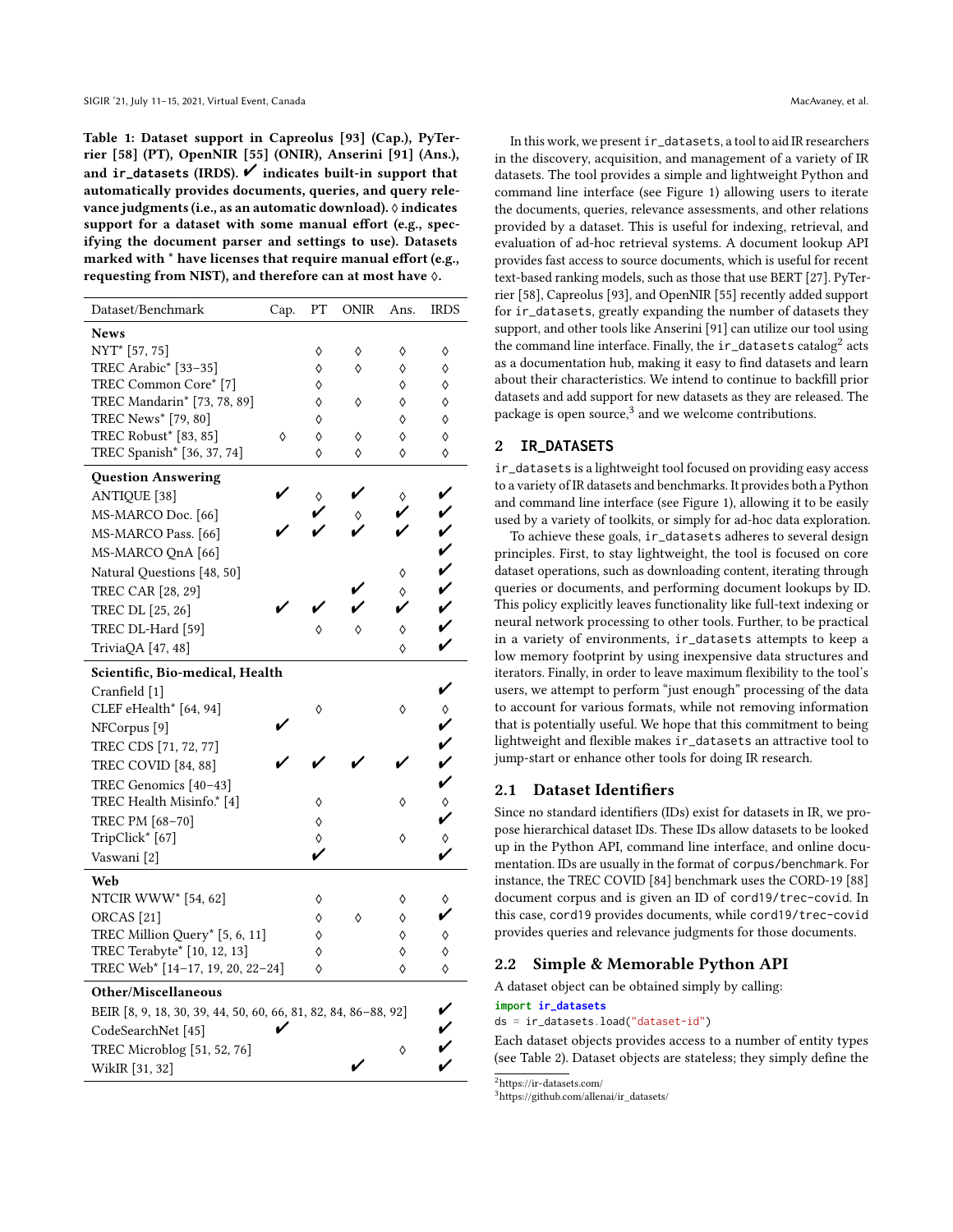<span id="page-2-1"></span>

| Entity Type     | Python API Example                     | Description                                                                                                                                                                                                               |
|-----------------|----------------------------------------|---------------------------------------------------------------------------------------------------------------------------------------------------------------------------------------------------------------------------|
| docs<br>queries | $ds.docs\_iter()$<br>ds.queries_iter() | A document (or passage for passage retrieval). Contains a doc_id and one or more text fields.<br>A query (topic). Contains a query_id and one or more text fields.                                                        |
| grels           | $ds.$ grels_iter()                     | A query relevance assessment. Maps a query id and doc id to a relevance score or other<br>human assessments.                                                                                                              |
| scoreddocs      | ds.scoreddocs_iter()                   | (uncommon) A scored document (akin to a line from a run file). Maps a query_id and doc_id<br>to a ranking score from a system. Available for datasets that provide an initial ranking (for<br>testing reranking systems). |
| docpairs        | $ds.docpairs\_iter()$                  | (uncommon) A pair of documents (useful for training). Maps a query_id to two or more<br>doc_ids. Available for datasets that provide suggested training pairs.                                                            |

Table 2: Entity types in **ir\_datasets**.

```
1 import ir_datasets
```

```
d a t a s e t = ir_d a t a s e t s . l o a d ( 'm s marco - p a s s a g e / t r a i n ')
     for doc in datasets. docs_iter(): # documents
          print(doc)\rightarrow # GenericDoc(doc_id='0', text='The presence of commun...
     \rightarrow # GenericDoc(doc_id = '1', text = 'The Manhattan Project ...
    \rightarrow # ...
 8
     for query in dataset. queries_iter(): # queries
10 print (query)
11 \rightarrow # Generic Query (query_id = '121352', text = 'define extreme')
12 \rightarrow 4 Generic Query (query_id = '634306', text = 'what does chatt ...
13 \rightarrow 22 # ...
14
15 for qrel in dataset. qrels_iter(): # relevance judgments
16 print (q rels)
17 \rightarrow # TrecQrel(query_id='1185869', doc_id='0', relevance=1)
18 \rightarrow # TrecQrel(query_id = '1185868', doc_id = '16', relevance = 1)
19 \rightarrow 22 + \ldots20
21 # Look up documents by ID
22 docs_store = dataset.docs_store()
23 docs_store.get ("16")<br>24 \rightarrow # GenericDoc (doc
     \rightarrow # GenericDoc(doc_id='16', text='The approach is based...
     $ ir_datasets export msmarco-passage docs
     \rightarrow # 0 The presence of communication amid scientific...
     \rightarrow # 1 The Manhattan Project and its atomic bomb hel...
     \leftrightarrow # ...
 5
     $ ir_datasets export msmarco-passage/train queries
     \rightarrow # 121352 define extreme<br>\rightarrow # 634306 what does chat
                           what does chattel mean on credit history
     \rightarrow # ...
10
11 $ ir_datasets export msmarco-passage/train qrels
12 \rightarrow 24 # 1185869 0 0 1
13 \rightarrow 24 1 1 8 5 8 6 8 0 1 6 1
14 \longrightarrow 4 \dots15
16 # Look up documents by ID
17 $ ir datasets lookup msmarco-passage/train 16
18 \rightarrow # 16 The approach is based on a theory of justice ...
```
### Figure 1: Parallel examples of common use cases in **ir\_datasets** using Python and the command line interface.

capabilities and the procedures for obtaining and processing the data.

Most ad-hoc retrieval datasets consist of 3 main entity types: documents (docs), queries/topics (queries), and query relevance assessments (qrels). In the spirit of being simple, lightweight, and low-memory, entities are provided as namedtuple instances from iterators. For each entity type provided by a particular dataset, there

is a corresponding ds.{entity}\_iter() function that returns an iterator (e.g., ds.docs\_iter()). Since the particular attributes returned for an entity differ between datasets (e.g., some provide only an ID and text for a document, while others also include a title field), type definitions can be accessed via ds.{entity}\_cls(). The type definitions include type annotations for each field, and try to adhere to conventions when possible (e.g., the ID of documents is the first field and named doc\_id).

The iterator approach is versatile. In some cases, it is only necessary to operate over a single entity at a time, minimizing the memory overhead. In other cases, particularly in neural networks, operations happen in batches, which can also be accomplished trivially through an iterator. And finally, in cases where all data needs to be loaded, all entities can be easily loaded, e.g., by passing the iterator into the Python list constructor, or the dataframe constructor in Pandas [\[65\]](#page-7-30).

Some datasets provide other entity types, such as sample document rankings or training sequences. For the former, we have a scoreddocs entity type, which by default is a tuple containing a query ID, a document ID, and a score. For the latter, we have a docpairs entity, which consists of a query and a pair of contrasting document IDs (e.g., one relevant and one non-relevant).

#### 2.3 Command Line Interface

ir\_datasets also provides a Command Line Interface (CLI) for performing basic operations over supported datasets. This is helpful for integration with tools not written in Python, or simply for ad-hoc data exploration. The primary operations of the CLI are export (corresponding to Python's dataset.\*\_iter() functions) and lookup (corresponding to Python's docstore.get\_many\_iter()). Examples of these operations are shown in right-hand side of Figure [1.](#page-2-0) The command line interface supports multiple output formats, including TSV and JSON lines. The output fields can also be specified, if only certain data is desired.

### 2.4 Data Acquisition

When possible, ir\_datasets downloads content automatically from the original public sources as needed. In cases where a data usage agreement exists, the user is notified before the file is downloaded. The download process is robust; it verifies the integrity of the downloaded content via a hash and is resilient to interrupted downloads by re-issuing the request if the connection is broken (using Range HTTP requests, if supported by the server). Further,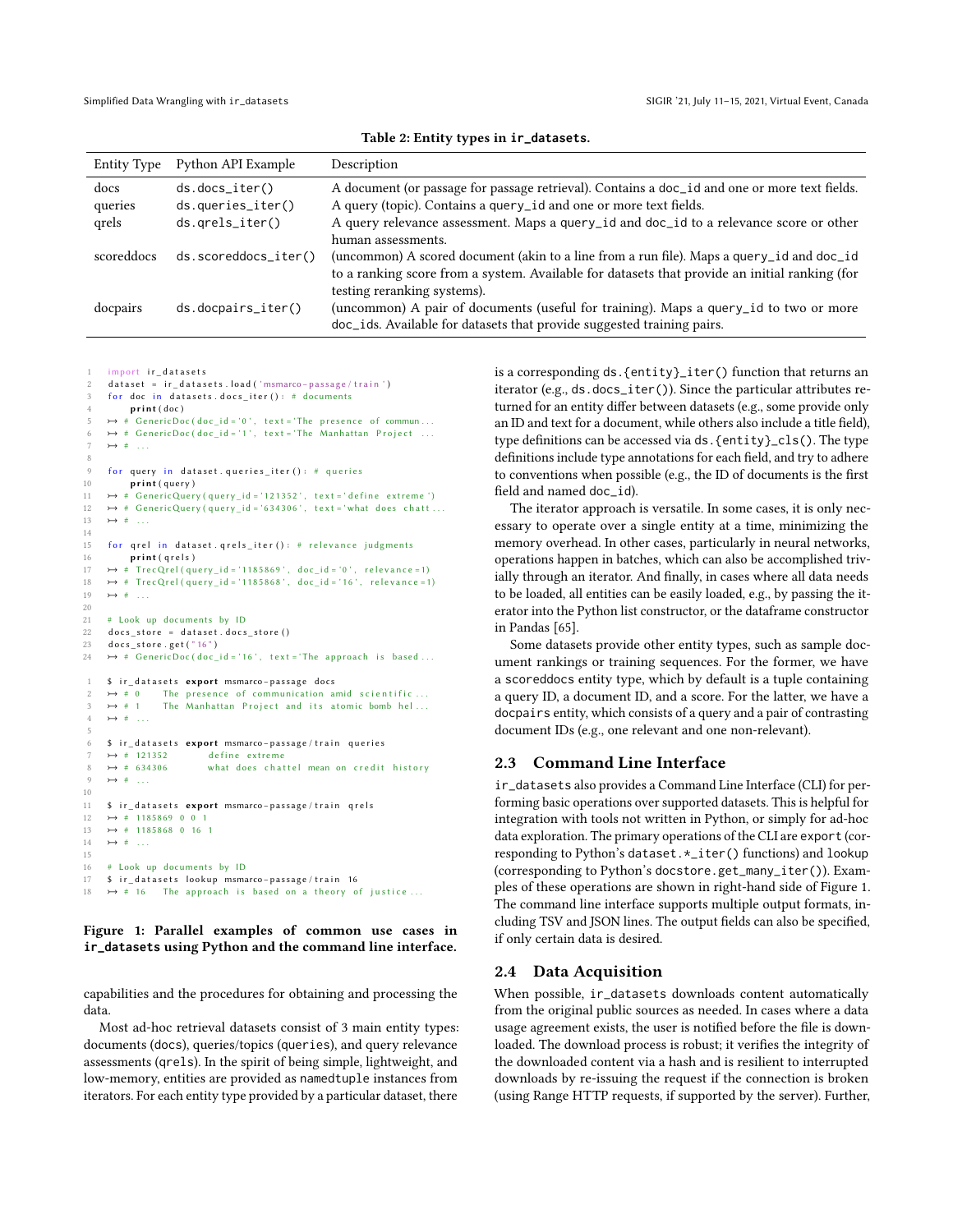the access to and integrity of downloadable content is automatically checked periodically using a continuous integration job so that if access to some resources are lost (e.g., a file is moved) the problem can be quickly investigated and fixed. There are nearly 350 downloadable files supporting the current datasets in ir\_datasets, each validated weekly.

Some data are not publicly available. For instance, due to its size, the ClueWeb 2009 and 2012 collections (used for tasks like the TREC WebTrack and NTCIR WWW tasks) are obtained via hard drives. Other datasets, like the Arabic Newswire collection (used for the TREC Arabic tasks) contain copyrighted material and are only available with a usage agreement and subscription to the Linguistic Data Consortium. In these cases, the user is presented with instructions on how to acquire the dataset and where to put it. Once acquired by the user, ir\_datasets will take care of any remaining processing. There are currently 12 document collections that require a manual process to acquire.

#### 2.5 Supported datasets

ir\_datasets supports a wide variety of datasets (see Table [1\)](#page-1-0). These include some of the most popular evaluation benchmarks (e.g., TREC Robust [\[83\]](#page-7-11)), large-scale shallow datasets (e.g., MS-MARCO [\[66\]](#page-7-1)), biomedical datasets (e.g., TREC CDS [\[71,](#page-7-16) [72,](#page-7-17) [77\]](#page-7-18)), multi- and cross-lingual datasets (e.g., TREC Arabic [\[33,](#page-6-5) [34\]](#page-6-51)), a content-based weak supervision dataset (NYT [\[57\]](#page-6-4)), a large-scale click dataset (ORCAS [\[21\]](#page-6-26)), and a ranking benchmark suite (BEIR [\[81\]](#page-7-25)). To our knowledge, this represents the largest collection and variety of IR datasets supported by any tool. To facilitate experiments with custom datasets, the Python API provides an easy mechanism to build a dataset object from files that use simple data formats:

ds = ir\_datasets.create\_dataset(docs\_tsv="path/docs.tsv", queries\_tsv="path/queries.tsv", qrels\_trec="path/qrels")

#### 2.6 Document lookups

It is a common task to look up documents by their ID. For instance, when training or running a neural IR model, it is often necessary to fetch the text of the current document to perform processing. Another example would be a researcher who is looking into cases in which their model fails may want to see the text of the offending documents.

One option is to load all documents into an in-memory hashmap. This may be appropriate in some cases, such a long-running process where the large upfront cost is negligible and memory is plentiful (enough for the entire collection). Building an in-memory hashmap for a collection is trivial with the Python interface:

doc\_map = {doc.doc\_id: doc **for** doc **in** dataset.docs\_iter()}

To support other cases, ir\_datasets provides a docs\_store API that simplifies the process of looking up documents from disk. This API supports fetching individual or multiple documents by their ID:

```
docs_store = dataset.docs_store()
docs_store.get_many(['D1', 'D2'])
# {'D1': GenericDoc('D1', ...), 'D2': GenericDoc('D2', ...)}
it = docs_store.get_many_iter(['D1', 'D2'])
# An iterator of D1 and D2 (order not guaranteed)
```
<span id="page-3-0"></span>Table 3: Document lookup benchmarks on small datasets.

|                                                    |                | Time/query       |                 |                  |
|----------------------------------------------------|----------------|------------------|-----------------|------------------|
| System                                             | HDD            | SSD              | Warm            | <b>Size</b>      |
| msmarco-passage/trec-dl-2019 (avg. 949 docs/query) |                |                  |                 |                  |
| ir datasets                                        | $2.34$ s       | $66 \text{ ms}$  | $7 \text{ ms}$  | $2.8$ GB         |
| MongoDB                                            | $3.62$ s       | $130 \text{ ms}$ | $14 \text{ ms}$ | $2.7$ GB         |
| SOLite                                             | $3.72$ s       | $94$ ms          | $27 \text{ ms}$ | 4.1 GB           |
| Pyserini                                           | $2.34~{\rm s}$ | $85 \text{ ms}$  | $51 \text{ ms}$ | $2.4\text{ G}B$  |
| PyTerrier                                          | 3.40 s         | $138 \text{ ms}$ | $68$ ms         | $2.3$ GB         |
| cord19/fulltext/trec-covid (avg. 1,386 docs/query) |                |                  |                 |                  |
| ir_datasets                                        | 1.19 s         | $0.11$ s         | $36 \text{ ms}$ | $1.3$ GB         |
| MongoDB                                            | $3.65$ s       | $0.19$ s         | $65 \text{ ms}$ | $1.8\text{ G}$ B |
| SQLite                                             | 5.99 $s$       | $0.19$ s         | $50 \text{ ms}$ | $2.8$ GB         |
| Pyserini                                           | $2.05$ s       | $0.32$ s         | $51 \text{ ms}$ | $1.5$ GB         |
| PyTerrier                                          | $3.72$ s       | 1.70 s           | $1,620$ ms      | $4.2 \text{ GB}$ |

<span id="page-3-1"></span>Table 4: Document lookup benchmarks on large datasets. Storage costs are listed as space beyond the source files.

|                                                                            | Time/query |                  |            |
|----------------------------------------------------------------------------|------------|------------------|------------|
| Strategy                                                                   | HDD        | Warm             | Size       |
| clueweb12/trec-web-2014 (avg. 289 $\frac{\text{docs/query}}{\text{query}}$ |            |                  |            |
| ir_datasets                                                                | $44.4$ s   | $14 \text{ ms}$  | $4.5$ GB   |
| (w/o checkpoints)                                                          | 369.4 s    | $14 \text{ ms}$  | $0.3$ GB   |
| Pyserini                                                                   | 19.7 s     | $1,210$ ms       | 6,041.5 GB |
| tweets2013-ia/trec-mb-2013 (avg. 1,188 docs/query)                         |            |                  |            |
| ir datasets                                                                | 23.3 s     | $24 \text{ ms}$  | $120$ GB   |
| Pyserini                                                                   | 17.6 s     | $115 \text{ ms}$ | 323 GB     |

The implementation of docs\_store() varies based on the dataset. For many small datasets (those with up to a few million documents), we build a specialized lookup structure for the entire collection on disk as needed. A specialized structure was built for this package to provide a good trade-off between lookup speed and storage costs. All documents are compressed using lz4 and stored in sequence. A separate sorted document ID and corresponding index offset structure is also built on disk. Although simple, we found that this structure enables lookups that exceed the performance of leading indexes and databases (see Table [3\)](#page-3-0). In this experiment, we used the metadata lookup functionality of Anserini [\[91\]](#page-7-3) and Terrier [\[63\]](#page-7-31) and key-value storage with SQLite and MongoDB. The average duration was computed per query for TREC DL 2019 passage task [\[26\]](#page-6-16) (with the official set of reranking documents), and for TREC COVID complete [\[84\]](#page-7-19) (using the judged documents). We also find that the storage cost is reasonable, with a total storage size comparable to MongoDB for the MS-MARCO passage collection and smaller than all others for the CORD19 collection.

For large collections, it is impractical and undesirable to make a copy of all documents. For instance, the ClueWeb09 and ClueWeb12 collections (for TREC Web Track) are several TB in size, even when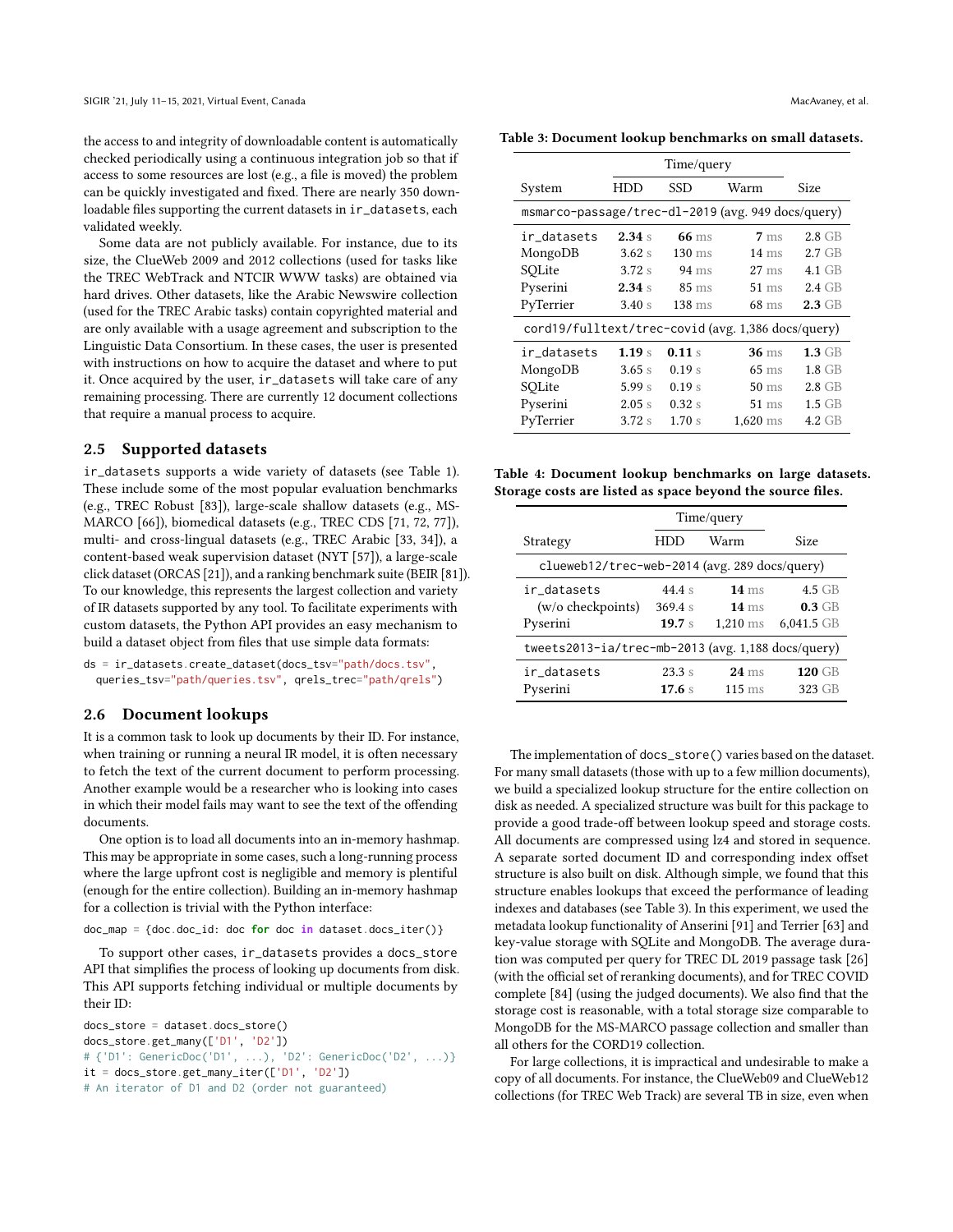heavily compressed. Luckily, for these datasets, their directory structure mimics the structure of the document IDs, which allows the desired source file containing a given document ID to be easily identified. To speed up lookups within a given file, we use  $zlib-state$ <sup>[4](#page-4-0)</sup> to take periodic checkpoints of the zlib decoding state of the source files. This eliminates the need to read all the source file contents up to the desired document and greatly speeds up lookups of documents that appear late in the source files. The pre-built checkpoints are automatically downloaded and used when appropriate. Furthermore, we cache fetched documents on disk for even faster subsequent lookups. Different approaches are taken for other large collections, such as Tweets2013-ia [\[76\]](#page-7-29) (for the TREC Microblog task [\[51,](#page-6-46) [52\]](#page-6-47)). See Table [4](#page-3-1) for a comparison between document lookup times using ir\_datasets and Pyserini (from stored document source). Even though ir\_datasets is slower than Pyserini on the first lookup, the cache greatly speeds up subsequent fetches (see "Warm"). Since experiments in neural IR frequently only work with a small subset of documents, this is very beneficial for these pipelines. We also observe that the checkpoint files for ClueWeb12 speed up lookups considerably, without adding much overhead in terms of storage; since Anserini keeps a copy of all documents, it accumulates around 6TB of storage overhead, compared to 4.5GB using ir\_datasets. Note that the other approaches explored in Table [1](#page-1-0) would accumulate similar storage overheads, as they also copy the data. Tweets2013-ia accumulates considerable storage costs, as the source hierarchy is not conducive to document lookups. In this case, ir\_datasets builds an ID-based lookup file hierarchy.

# 2.7 Fancy slicing

In many cases, it is beneficial to select a segment of a document collection. For instance, some techniques involve pre-computing neural document representations to speed up reranking [\[56\]](#page-6-52) or for performing first-stage retrieval [\[49\]](#page-6-53). In this case, dividing the operation over multiple GPUs or machines can yield substantial speed gains, as the process is embarrassingly parallel. To divide up the work, it is helpful to be able to select ranges of the document collection for processing.

The Python standard library islice function is not ideal for this task because I/O and processing of documents would be performed for skipped indices. Instead, all objects returned form doc\_iter can themselves be sliced directly. The implementation of the slicing depends on the particular dataset, but in all implementations avoid unnecessary I/O and processing by seeking to the appropriate location in the source file. This fancy slicing implementation mostly follows typical Python slicing semantics, allow for different workers to be assigned specific ranges of documents:

```
dataset.docs_iter()[:10] # the first 10 docs
dataset.docs_iter()[-10:] # the last 10 docs
dataset.docs_iter()[100:110] # 10 docs starting at index 100
dataset.docs_iter()[3::5] # every 5 docs, starting at index 3
dataset.docs_iter()[:1/3] # the first third of the collection
```
# 2.8 Documentation

Documentation about datasets are available from the ir\_datasets catalog.<sup>4</sup> An overview list shows all available datasets and their

Simplified Data Wrangling with ir\_datasets SIGIR '21, July 11–15, 2021, Virtual Event, Canada

<span id="page-4-1"></span>

| <b>Dataset</b>               | docs | queries                 | grels |
|------------------------------|------|-------------------------|-------|
| antique                      | ⊽    |                         |       |
| antique/test                 | ⊽    | ☑                       | ☑     |
| antique/test/non-offensive   | ⊽    | ⊽                       | ☑     |
| antique/train                | ⊽    | ☑                       | ☑     |
| antique/train/split200-train | ⊽    | ⊽                       | ⊽     |
| antique/train/split200-valid | ⊽    | Ⅳ                       | ⊽     |
| aquaint                      | Δ    |                         |       |
| aquaint/trec-robust-2005     | Δ    | ⊽                       | ⊽     |
|                              |      | docs available from LDC |       |

Figure 2: Example from the **ir\_datasets** catalog. Users can easily check which datasets are available for automatic downloads (green checkbox) and those that require obtaining data from a third party (yellow triangle).

<span id="page-4-2"></span>

|             | The TREC COVID collection. Queries related to COVID-19, including deep<br>relevance judgments.                                                                              |
|-------------|-----------------------------------------------------------------------------------------------------------------------------------------------------------------------------|
|             | • Shared task site                                                                                                                                                          |
|             | • Shared task paper                                                                                                                                                         |
| queries     | $q$ rels<br>Citation<br>docs                                                                                                                                                |
|             | Language: en                                                                                                                                                                |
| Query type: |                                                                                                                                                                             |
|             | TrecQuery: (namedtuple)<br>$[0]$ query id: str<br>$[1]$ title: str<br>[2] description: str<br>[3] narrative: str                                                            |
| Example     |                                                                                                                                                                             |
|             | import ir datasets<br>dataset = ir datasets.load('cord19/trec-covid')<br>for query in dataset.queries iter():<br>query # namedtuple <query id,="" td="" title,<=""></query> |

Figure 3: Example documentation for **cord19/trec-covid**.

capabilities (Figure [2\)](#page-4-1). The documentation page for each individual dataset includes a brief description, relevant links (e.g., to shared task website and paper), supported relations, citations, and code samples. An example is shown in Figure [3](#page-4-2) for the TREC COVID dataset [\[84\]](#page-7-19).

### 2.9 Automated Testing

ir\_datasets includes several suites of automated tests to ensure the package works as expected, functionality does not regress as changes are made, and to ensure that downloaded content remains available and unchanged. The automated testing suite includes include unit tests, integration/regression tests, and tests to ensure downloadable content remains available and unchanged.

### 3 INTEGRATION WITH OTHER TOOLS

The CLI makes ir\_datasets easy to use with various tools (e.g., the PISA engine [\[61\]](#page-6-54) can index using the document export). However, deeper integration can provide further functionality, as we demonstrate in this section with four tools. Note that ir\_datasets does not depend on any of these tools; instead they use ir\_datasets.

<span id="page-4-0"></span><sup>4</sup><https://github.com/seanmacavaney/zlib-state>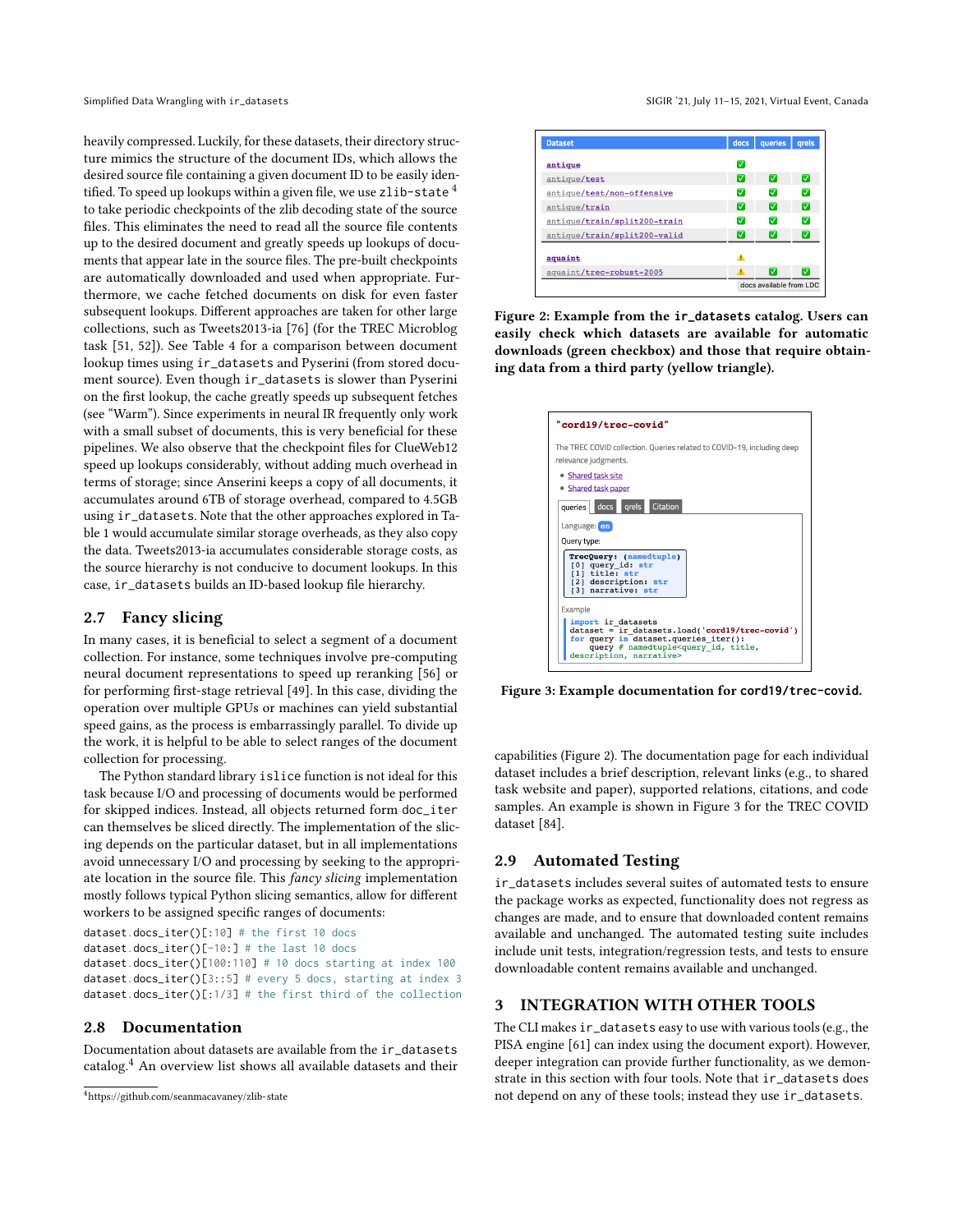Capreolus [\[93\]](#page-7-2) is a toolkit for training and evaluating neural learning-to-rank models through Python and command line interfaces. In terms of data, it includes components for "collections" (sets of documents) and "benchmarks" (sets of queries and qrels). Though it has some built-in datasets, it also supports all datasets available from ir\_datasets in its pipelines:

```
import capreolus as cap
collection, benchmark = cap.get_irds("pmc/v2/trec-cds-2016",
                fields=["abstract"], query_type="summary")
index = cap.AnseriniIndex({"stemmer": None}, collection)
index.create_index()
benchmark.qrels
benchmark.queries
```
PyTerrier [\[58\]](#page-6-0) is a Python interface to the Terrier search engine [\[63\]](#page-7-31) that enables the creation of flexible retrieval pipelines. It has a native dataset API, but it now also automatically adds all datasets from ir\_datasets, expanding the number of available datasets. They can be accessed via the dataset ID with an irds: prefix, and then used seamlessly with the rest of PyTerrier:

```
import pyterrier as pt
```

```
pt.init()
ds = pt.get_dataset('irds:cord19/trec-covid')
indexer = pt.index.IterDictIndexer('./cord19')
indexer.index(ds.get_corpus_iter(), fields=('abstract',))
topics = ds.get_topics(variant="description")
qrels = ds.get_qrels()
```
OpenNIR [\[55\]](#page-6-1) provides a command line neural reranking pipeline for several standard IR benchmarks. OpenNIR supports ir\_datasets for its training, validation, and testing dataset components. Queries and qrels are trivially fed into the training and validation processes. Documents are automatically indexed with Anserini for first-stage retrieval, and document lookups are used to fetch the text when training and scoring. Here is an example testing on the TREC COVID dataset:

#### \$ scripts/pipeline.sh test\_ds=irds test\_ds.ds=cord19/trec-covid

Anserini [\[91\]](#page-7-3), and its Python-wrapper counterpart Pyserini [\[53\]](#page-6-2) focus on reproducibility in IR. They provide a wrapper and suite of tools around a Lucene index. As such, operations on datasets in this tool are tightly coupled with the Lucene and Anserini packages. Though it has support for a wide variety of query and relevance assessments (distributed with the package), the support for document content is sparse, since only a few collections have automaticallydownloadable indices. The remainder rely on manual instructions. Queries and qrels from ir\_datasets can be used with Anserini by using the export CLI (as TSV or TREC format). The CLI can also efficiently output documents in a format it can index in parallel:

```
$ ir_datasets doc_fifos medline/2017
```

```
# To index with Anserini, run:
```
# IndexCollection -collection JsonCollection -input

```
/tmp/tmp6sope5gr -threads 23 -index <your_index_path>
```
DiffIR [\[46\]](#page-6-55) is a tool that enables the visualization and qualitative comparison of search results. Using ir\_datasets, it shows the textual content of the top results for queries and highlights modelspecific impactful text spans.

## 4 COMMUNITY CONTRIBUTIONS

We welcome (and encourage) community contributions. Extending ir\_datasets as a separate package is straightforward,<sup>[5](#page-5-0)</sup> and we also welcome pull requests to the main package.

To maintain quality in ir\_datasets, we require considerations of ease-of-use, efficiency, data integrity, and documentation. We request that issues are opened before implementation to ensure proper consideration of these aspects. ir\_datasets provides tools for handling typical data formats (e.g., TREC, TSV, CSV), making the process relatively straightforward. Atypical formats likely require special processing. There are plenty of examples to help guide the contributor.

# 5 FUTURE APPLICATIONS

We envision  $ir\_datasets$  enabling a variety of useful applications. Training/evaluation in private settings. This tool could facilitate experiments and tasks that involve keeping data private. This is a realistic setting in several circumstances. For instance, a shared task involving searching through clinical notes would likely face challenges distributing this collection due to patient privacy concerns. Or a company may want to offer a shared task using a proprietary document collection or query log. In both these cases, a version of ir\_datasets could be built that provides this data that is only available in a secure environment (e.g., one where networking is disabled). Participants could feel confident that their code is processing the data correctly, given that it supports the ir\_datasets API; their code can switch to this dataset simply by using the dataset ID of the private dataset.

Dataset exploration GUI. Performing ad-hoc data analysis using ir\_datasets is an improvement over prior approaches. The user experience could be further improved through a graphical user interface that facilitate common dataset exploration tasks. For instance, this tool could graphically present the list of queries and link to the text of judged documents. Though this functionality is easy through the Python and command line interfaces, a graphical interface would further reduce friction and ease exploration.

### 6 CONCLUSION

We presented ir\_datasets, a tool that provides access to a variety of datasets and benchmarks for search engines. The tool automatically downloads and verifies content when possible, to aid in reproducibility. Through Python and command-line interfaces, users can iterate over documents, queries, and relevance judgments, and perform lookups of documents by ID. The utility of these functionalities are demonstrated through integration with several tools for performing IR experiments. The ir\_datasets catalog can help users discover datasets and acts as a hub of information with links and citations to relevant literature. We hope that ir\_datasets reduces researcher burden, helps reduce redundant copies of datasets across toolkits, and enables the creation of new tools.

### ACKNOWLEDGMENTS

We thank those who contributed to issues or discussions about ir\_datasets. This was funded in part by the ARCS Foundation.

<span id="page-5-0"></span><sup>5</sup> example:<https://github.com/seanmacavaney/dummy-irds-ext>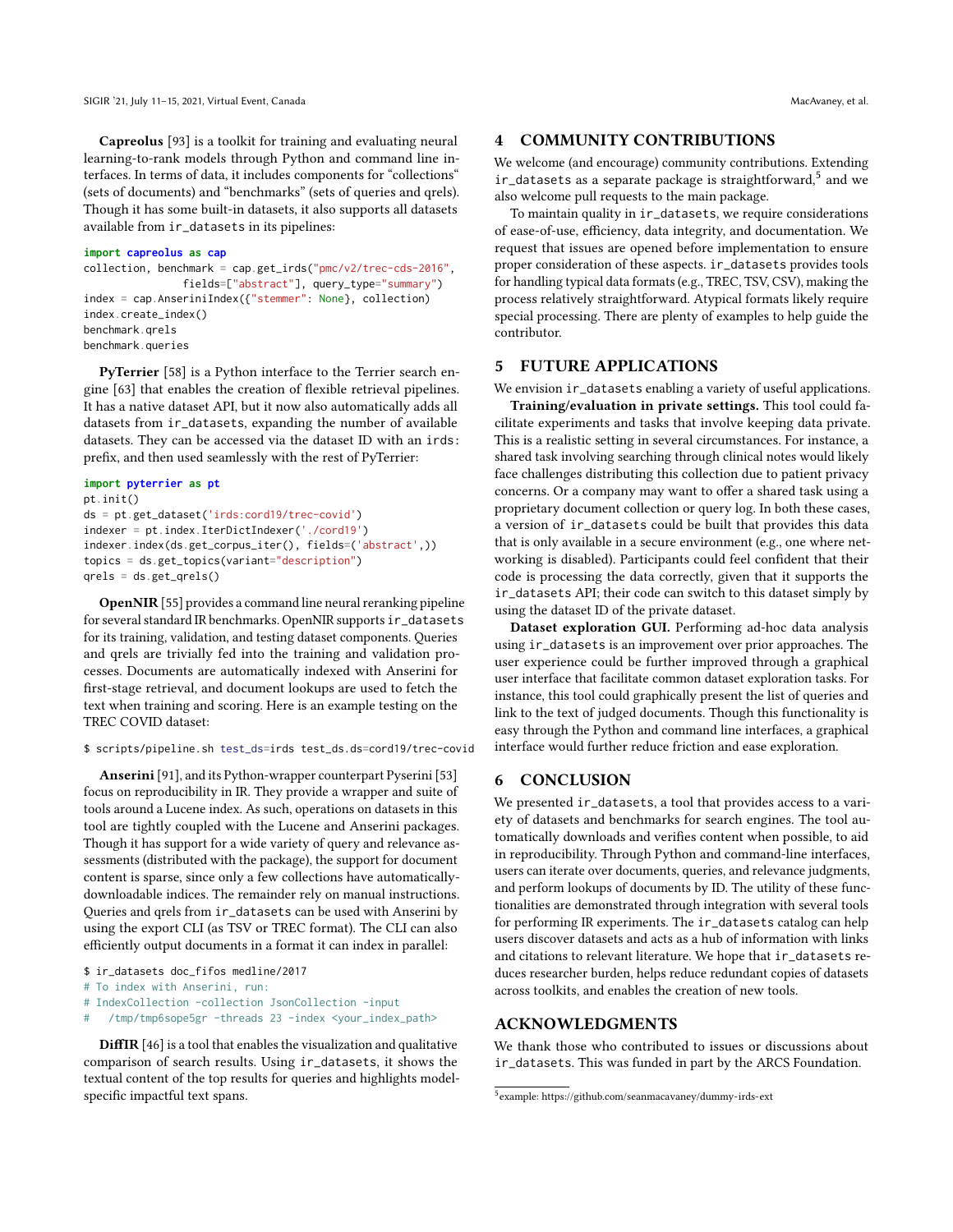Simplified Data Wrangling with ir\_datasets SIGIR '21, July 11–15, 2021, Virtual Event, Canada

### **REFERENCES**

- <span id="page-6-19"></span>[1] [n.d.]. Cranfield collection. [http://ir.dcs.gla.ac.uk/resources/test\\_collections/cran/](http://ir.dcs.gla.ac.uk/resources/test_collections/cran/)
- <span id="page-6-24"></span><span id="page-6-3"></span>[2] [n.d.]. NPL collection. [http://ir.dcs.gla.ac.uk/resources/test\\_collections/npl/](http://ir.dcs.gla.ac.uk/resources/test_collections/npl/) [3] [n.d.]. TensorFlow Datasets, A collection of ready-to-use datasets. [https://www.](https://www.tensorflow.org/datasets)
- <span id="page-6-23"></span>[tensorflow.org/datasets](https://www.tensorflow.org/datasets) [4] Mustafa Abualsaud, Christina Lioma, Maria Maistro, Mark D. Smucker, and Guido
- Zuccon. 2019. Overview of the TREC 2019 Decision Track. In TREC.
- <span id="page-6-27"></span>[5] James Allan, Javed A. Aslam, Ben Carterette, Virgil Pavlu, and Evangelos Kanoulas. 2008. Million Query Track 2008 Overview. In TREC.
- <span id="page-6-28"></span>[6] James Allan, Ben Carterette, Javed A. Aslam, Virgil Pavlu, Blagovest Dachev, and Evangelos Kanoulas. 2007. Million Query Track 2007 Overview. In TREC.
- <span id="page-6-7"></span>[7] James Allan, Donna Harman, Evangelos Kanoulas, Dan Li, Christophe Van Gysel, and Ellen Vorhees. 2017. TREC 2017 Common Core Track Overview. In TREC.
- <span id="page-6-39"></span>[8] Alexander Bondarenko, Maik Fröbe, Meriem Beloucif, Lukas Gienapp, Yamen Ajjour, Alexander Panchenko, Christian Biemann, Benno Stein, Henning Wachsmuth, Martin Potthast, and Matthias Hagen. 2020. Overview of Touché 2020: Argument Retrieval. In CLEF.
- <span id="page-6-20"></span>[9] Vera Boteva, Demian Gholipour, Artem Sokolov, and Stefan Riezler. 2016. A Full-Text Learning to Rank Dataset for Medical Information Retrieval. In Proceedings of the European Conference on Information Retrieval (ECIR) (Padova, Italy). Springer.
- <span id="page-6-30"></span>[10] Stefan Büttcher, Charles L. A. Clarke, and Ian Soboroff. 2006. The TREC 2006 Terabyte Track. In TREC.
- <span id="page-6-29"></span>[11] Ben Carterette, Virgil Pavlu, Hui Fang, and Evangelos Kanoulas. 2009. Million Query Track 2009 Overview. In TREC.
- <span id="page-6-31"></span>[12] Charles L. A. Clark, Falk Scholer, and Ian Soboroff. 2005. The TREC 2005 Terabyte Track. In TREC.
- <span id="page-6-32"></span>[13] Charles Clarke, Nick Craswell, and Ian Soboroff. 2004. Overview of the TREC 2004 Terabyte Track. In TREC.
- <span id="page-6-33"></span>[14] Charles L. A. Clarke, Nick Craswell, and Ian Soboroff. 2009. Overview of the TREC 2009 Web Track. In TREC.
- [15] Charles L. A. Clarke, Nick Craswell, Ian Soboroff, and Gordon V. Cormack. 2010. Overview of the TREC 2010 Web Track. In TREC.
- [16] Charles L. A. Clarke, Nick Craswell, Ian Soboroff, and Ellen M. Voorhees. 2011. Overview of the TREC 2011 Web Track. In TREC.
- <span id="page-6-34"></span>[17] Charles L. A. Clarke, Nick Craswell, and Ellen M. Voorhees. 2012. Overview of the TREC 2012 Web Track. In TREC.
- <span id="page-6-40"></span>[18] Arman Cohan, Sergey Feldman, Iz Beltagy, Doug Downey, and Daniel Weld. 2020. SPECTER: Document-level Representation Learning using Citation-informed Transformers. In Proceedings of the 58th Annual Meeting of the Association for Computational Linguistics. Association for Computational Linguistics, Online, 2270–2282.<https://doi.org/10.18653/v1/2020.acl-main.207>
- <span id="page-6-35"></span>[19] Kevyn Collins-Thompson, Paul Bennett, Fernando Diaz, Charles L. A. Clarke, and Ellen M. Voorhees. 2013. TREC 2013 Web Track Overview. In TREC.
- <span id="page-6-36"></span>[20] Kevyn Collins-Thompson, Craig Macdonald, Paul Bennett, Fernando Diaz, and Ellen M. Voorhees. 2014. TREC 2014 Web Track Overview. In TREC.
- <span id="page-6-26"></span>[21] Nick Craswell, Daniel Campos, Bhaskar Mitra, Emine Yilmaz, and Bodo Billerbeck. 2020. ORCAS: 18 Million Clicked Query-Document Pairs for Analyzing Search. arXiv preprint arXiv:2006.05324 (2020).
- <span id="page-6-37"></span>[22] Nick Craswell and David Hawking. 2002. Overview of the TREC-2002 Web Track. In TREC.
- [23] Nick Craswell and David Hawking. 2004. Overview of the TREC-2004 Web Track. In TREC.
- <span id="page-6-38"></span>[24] Nick Craswell, David Hawking, Ross Wilkinson, and Mingfang Wu. 2003. Overview of the TREC 2003 Web Track. In TREC.
- <span id="page-6-15"></span>[25] Nick Craswell, Bhaskar Mitra, Emine Yilmaz, and Daniel Campos. 2020. Overview of the TREC 2020 deep learning track. In TREC.
- <span id="page-6-16"></span>[26] Nick Craswell, Bhaskar Mitra, Emine Yilmaz, Daniel Campos, and Ellen Voorhees. 2019. Overview of the TREC 2019 deep learning track. In TREC 2019.
- <span id="page-6-50"></span>[27] Jacob Devlin, Ming-Wei Chang, Kenton Lee, and Kristina Toutanova. 2019. BERT: Pre-training of Deep Bidirectional Transformers for Language Understanding. In NAACL-HLT.
- <span id="page-6-13"></span>[28] Laura Dietz and Ben Gamari. 2017. TREC CAR: A Data Set for Complex Answer Retrieval. (2017).<http://trec-car.cs.unh.edu> Version 1.5.
- <span id="page-6-14"></span>[29] Laura Dietz, Manisha Verma, Filip Radlinski, and Nick Craswell. 2017. TREC Complex Answer Retrieval Overview.. In TREC.
- <span id="page-6-41"></span>[30] T. Diggelmann, Jordan L. Boyd-Graber, Jannis Bulian, Massimiliano Ciaramita, and Markus Leippold. 2020. CLIMATE-FEVER: A Dataset for Verification of Real-World Climate Claims. ArXiv abs/2012.00614 (2020).
- <span id="page-6-48"></span>[31] Jibril Frej, Didier Schwab, and Jean-Pierre Chevallet. 2020. MLWIKIR: A Python Toolkit for Building Large-scale Wikipedia-based Information Retrieval Datasets in Chinese, English, French, Italian, Japanese, Spanish and More. In CIRCLE.
- <span id="page-6-49"></span>[32] Jibril Frej, Didier Schwab, and Jean-Pierre Chevallet. 2020. WIKIR: A Python toolkit for building a large-scale Wikipedia-based English Information Retrieval Dataset. In LREC.
- <span id="page-6-5"></span>[33] Fredric Gey and Douglas Oard. 2001. The TREC-2001 Cross-Language Information Retrieval Track: Searching Arabic using English, French or Arabic Queries. In TREC.
- <span id="page-6-51"></span>[34] Fredric Gey and Douglas Oard. 2002. The TREC-2002 Arabic/English CLIR Track. In TREC.
- <span id="page-6-6"></span>[35] David Graff and Kevin Walker. 2001. Arabic Newswire Part 1 LDC2001T55. <https://catalog.ldc.upenn.edu/LDC2001T55>
- <span id="page-6-8"></span>[36] Donna Harman. 1994. Overview of the Third Text REtrieval Conference (TREC-3). In TREC.
- <span id="page-6-9"></span>[37] Donna Harman. 1995. Overview of the Fourth Text REtrieval Conference (TREC-4). In TREC.
- <span id="page-6-10"></span>[38] Helia Hashemi, Mohammad Aliannejadi, Hamed Zamani, and Bruce Croft. 2020. ANTIQUE: A Non-Factoid Question Answering Benchmark. In ECIR.
- <span id="page-6-42"></span>[39] Faegheh Hasibi, Fedor Nikolaev, Chenyan Xiong, K. Balog, S. E. Bratsberg, Alexander Kotov, and J. Callan. 2017. DBpedia-Entity v2: A Test Collection for Entity Search. Proceedings of the 40th International ACM SIGIR Conference on Research and Development in Information Retrieval (2017).
- <span id="page-6-21"></span>[40] William Hersh, Aaron Cohen, Lynn Ruslen, and Phoebe Roberts. 2007. TREC 2007 Genomics Track Overview. In TREC.
- [41] William Hersh, Aaron Cohen, Jianji Yang, Ravi Teja Bhupatiraju, Phoebe Roberts, and Marti Hearst. 2007. TREC 2005 Genomics Track Overview. In TREC.
- [42] William Hersh, Aaron M. Cohen, Phoebe Roberts, and Hari Krishna Rekapalli. 2006. TREC 2006 Genomics Track Overview. In TREC.
- <span id="page-6-22"></span>[43] William R. Hersh, Ravi Teja Bhuptiraju, Laura Ross, Phoebe Johnson, Aaron M. Cohen, and Dale F. Kraemer. 2004. TREC 2004 Genomics Track Overview. In TREC.
- <span id="page-6-43"></span>[44] D. Hoogeveen, Karin M. Verspoor, and Timothy Baldwin. 2015. CQADupStack: A Benchmark Data Set for Community Question-Answering Research. Proceedings of the 20th Australasian Document Computing Symposium (2015).
- <span id="page-6-45"></span>[45] Hamel Husain, Ho-Hsiang Wu, Tiferet Gazit, Miltiadis Allamanis, and Marc Brockschmidt. 2019. CodeSearchNet Challenge: Evaluating the State of Semantic Code Search. ArXiv (2019).
- <span id="page-6-55"></span>[46] Kevin Martin Jose, Thong Nguyen, Sean MacAvaney, Jeff Dalton, and Andrew Yates. 2021. DiffIR: Exploring Differences in Ranking Models' Behavior. In Proceedings of the 44th International ACM SIGIR Conference on Research and Development in Information Retrieval.
- <span id="page-6-18"></span>[47] Mandar Joshi, Eunsol Choi, Daniel S. Weld, and Luke Zettlemoyer. 2017. TriviaQA: A Large Scale Distantly Supervised Challenge Dataset for Reading Comprehension. In ACL.
- <span id="page-6-11"></span>[48] Vladimir Karpukhin, Barlas Oğuz, Sewon Min, Patrick Lewis, Ledell Wu, Sergey Edunov, Danqi Chen, and Wen tau Yih. 2020. Dense Passage Retrieval for Open-Domain Question Answering. arXiv[:2004.04906](https://arxiv.org/abs/2004.04906) [cs.CL]
- <span id="page-6-53"></span>[49] Omar Khattab and Matei Zaharia. 2020. ColBERT: Efficient and Effective Passage Search via Contextualized Late Interaction over BERT. SIGIR (2020).
- <span id="page-6-12"></span>[50] Tom Kwiatkowski, Jennimaria Palomaki, Olivia Redfield, Michael Collins, Ankur Parikh, Chris Alberti, Danielle Epstein, Illia Polosukhin, Matthew Kelcey, Jacob Devlin, Kenton Lee, Kristina N. Toutanova, Llion Jones, Ming-Wei Chang, Andrew Dai, Jakob Uszkoreit, Quoc Le, and Slav Petrov. 2019. Natural Questions: a Benchmark for Question Answering Research. TACL (2019).
- <span id="page-6-46"></span>[51] Jimmy Lin and Miles Efron. 2013. Overview of the TREC-2013 Microblog Track. In TREC.
- <span id="page-6-47"></span>[52] Jimmy Lin, Miles Efron, Yulu Wang, and Garrick Sherman. 2014. Overview of the TREC-2014 Microblog Track. In TREC.
- <span id="page-6-2"></span>[53] Jimmy Lin, Xueguang Ma, Sheng-Chieh Lin, Jheng-Hong Yang, Ronak Pradeep, and Rodrigo Nogueira. 2021. Pyserini: An Easy-to-Use Python Toolkit to Support Replicable IR Research with Sparse and Dense Representations. ArXiv abs/2102.10073 (2021).
- <span id="page-6-25"></span>[54] Cheng Luo, Tetsuya Sakai, Yiqun Liu, Zhicheng Dou, Chenyan Xiong, and Jingfang Xu. 2017. Overview of the NTCIR-13 We Want Web Task. In NTCIR.
- <span id="page-6-1"></span>[55] Sean MacAvaney. 2020. OpenNIR: A Complete Neural Ad-Hoc Ranking Pipeline. In Proceedings of the Thirteenth ACM International Conference on Web Search and Data Mining. 845–848.<https://doi.org/10.1145/3336191.3371864>
- <span id="page-6-52"></span>[56] Sean MacAvaney, Franco Maria Nardini, Raffaele Perego, Nicola Tonellotto, Nazli Goharian, and Ophir Frieder. 2020. Efficient Document Re-Ranking for Transformers by Precomputing Term Representations. In Proceedings of the 43rd International ACM SIGIR Conference on Research and Development in Information Retrieval. 49–58.<https://doi.org/10.1145/3397271.3401093>
- <span id="page-6-4"></span>[57] Sean MacAvaney, Andrew Yates, Kai Hui, and Ophir Frieder. 2019. Content-Based Weak Supervision for Ad-Hoc Re-Ranking. In SIGIR.
- <span id="page-6-0"></span>[58] Craig Macdonald and Nicola Tonellotto. 2020. Declarative Experimentation inInformation Retrieval using PyTerrier. In Proceedings of ICTIR 2020.
- <span id="page-6-17"></span>[59] Iain Mackie, Jeffrey Dalton, and Andrew Yates. 2021. How Deep is your Learning: the DL-HARD Annotated Deep Learning Dataset. In Proceedings of the 44th International ACM SIGIR Conference on Research and Development in Information Retrieval.
- <span id="page-6-44"></span>[60] Macedo Maia, S. Handschuh, A. Freitas, Brian Davis, R. McDermott, M. Zarrouk, and A. Balahur. 2018. WWW'18 Open Challenge: Financial Opinion Mining and Question Answering. Companion Proceedings of the The Web Conference 2018 (2018).
- <span id="page-6-54"></span>[61] Antonio Mallia, Michal Siedlaczek, Joel Mackenzie, and Torsten Suel. 2019. PISA: Performant Indexes and Search for Academia. In Proceedings of the Open-Source IR